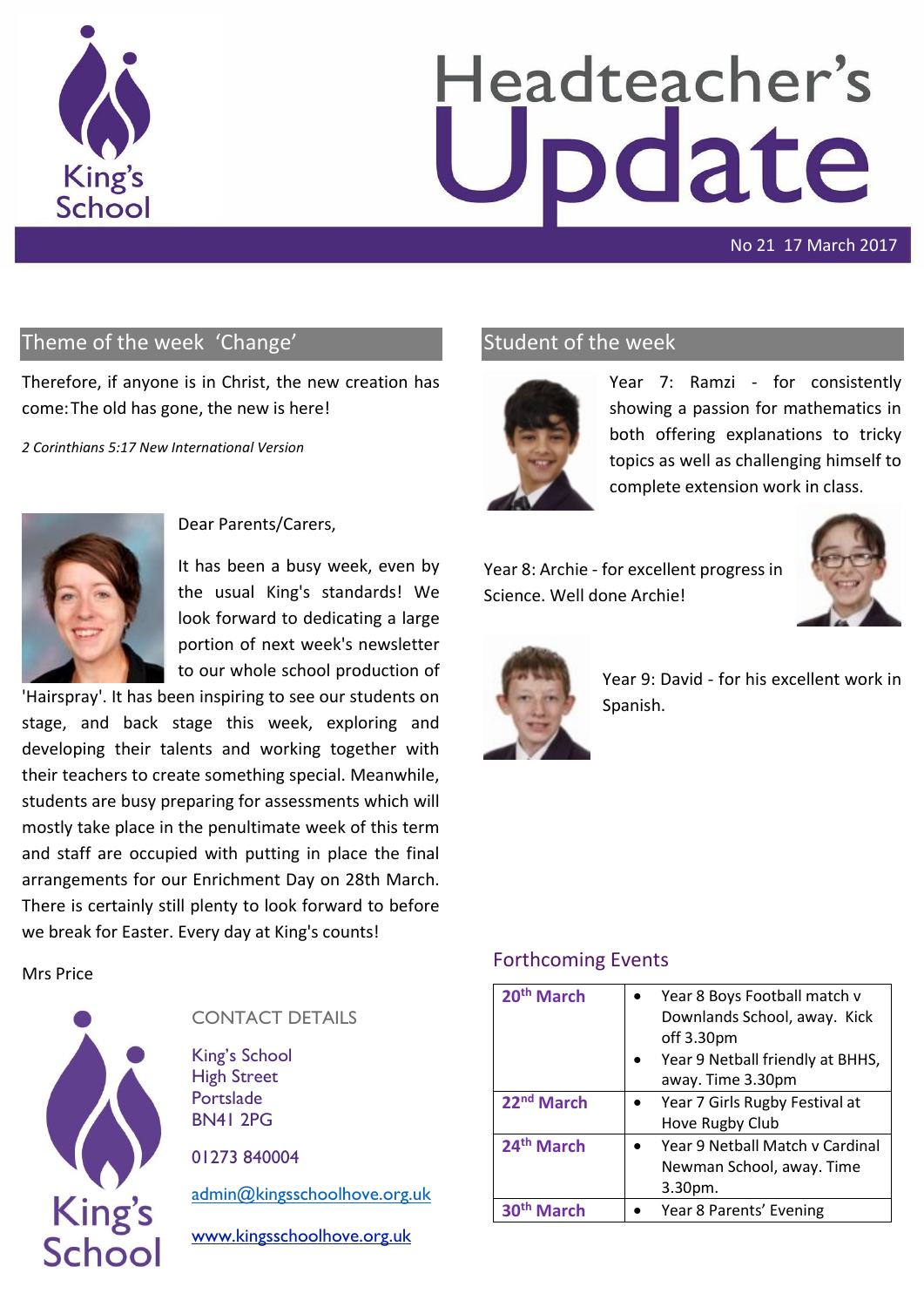## **Headteacher's Update King's School**



Year 10: Harrison - for his amazing efforts with the set for 'Hairspray'. He has spent at least one a hour a day with Miss Goodwin after school since January and has done as incredible job as Stage Manager.

#### Enrichment Day

Our next Enrichment Day is on Tuesday 28th March. Trips are running to the Globe Theatre in London for some Year 7 students; to Bodiam Castle for some Year 8 students; and to Ypres for some Year 9 students. Parents of students joining these trips will be given information on arrangements for the day. Other students will be in school and will be following an amended timetable for the day. Students spending the day in school should arrive for 8:30am in normal full school uniform. They will have a 20 minute morning break and a 30 minute lunch break; a normal catering service will be available. Please note that the day will finish at 2pm and students will be dismissed at this time. We hope that all of our students have an enjoyable and rewarding day.

#### Marathon Team

Our marathon team continues to pound the local streets in preparation for the big day on 9th April! Mr Cornell, Mrs Price, Miss Staples and Mr Walker are all committed to completing the race and doing the school proud. We are raising money for two charities who have supported one of our students through a difficult time this year - Rays of Sunshine and Children with Cancer (Polegate branch). Please give what you can to support the efforts of our staff team: [https://www.justgiving.com/fundraising/KingsT](https://www.justgiving.com/fundraising/KingsTeam2017) [eam2017](https://www.justgiving.com/fundraising/KingsTeam2017) and [https://www.justgiving.com/fundraising](https://www.justgiving.com/fundraising/Kings2017) [/Kings2017](https://www.justgiving.com/fundraising/Kings2017) We would welcome a substantial King's presence on the day to help get us round the course look out for our team vests which feature the school logo!

#### Staff Profile – Ms Chinn



Ms Chinn joined King's in January 2017 after teaching in other schools, most recently in Hove where she taught English as well as managing the Media Studies department. She then went on to being a Lead Teacher

of English in a school in Crawley. Her favourite writers are: Shakespeare, Dickens and Maya Angelou. She loves living in Lewes since it's so full of history and quieter than living behind Churchill Square where she was previously based. Her hobbies include reading, yoga and patchwork quilting.

#### School Website

You may have noticed that we have recently made some substantial changes to our school website: [www.kingsschoolhove.org.uk.](http://www.kingsschoolhove.org.uk/) We hope you will find that these changes make the information on the website more readily accessible. On the right hand side of the home page there are some links for visitors, parents and students (scroll right to see the different links) which will allow you to navigate easily to: information on term dates; Show My Homework; the parents' evening booking system; curriculum information; and Scopay. We have also cut down on the number of menu items and re-organised material. There is still plenty of work on the website to be done and we are currently working on a number of changes to improve navigation on mobile phones. Any feedback would be appreciated.

#### Student Profile

Isabelle Brown, one of our Year 9 students, is developing a career in music as a soul singer. Isabelle has recently done several gigs in London, including at the Bedford Arms which played a pivotal role in launching the careers of artists like Ed Sheeran and KT Tunstall, as well as the Bread and Roses. Isabelle has also been spending plenty of time in the recording studio at weekends putting together an EP which will be